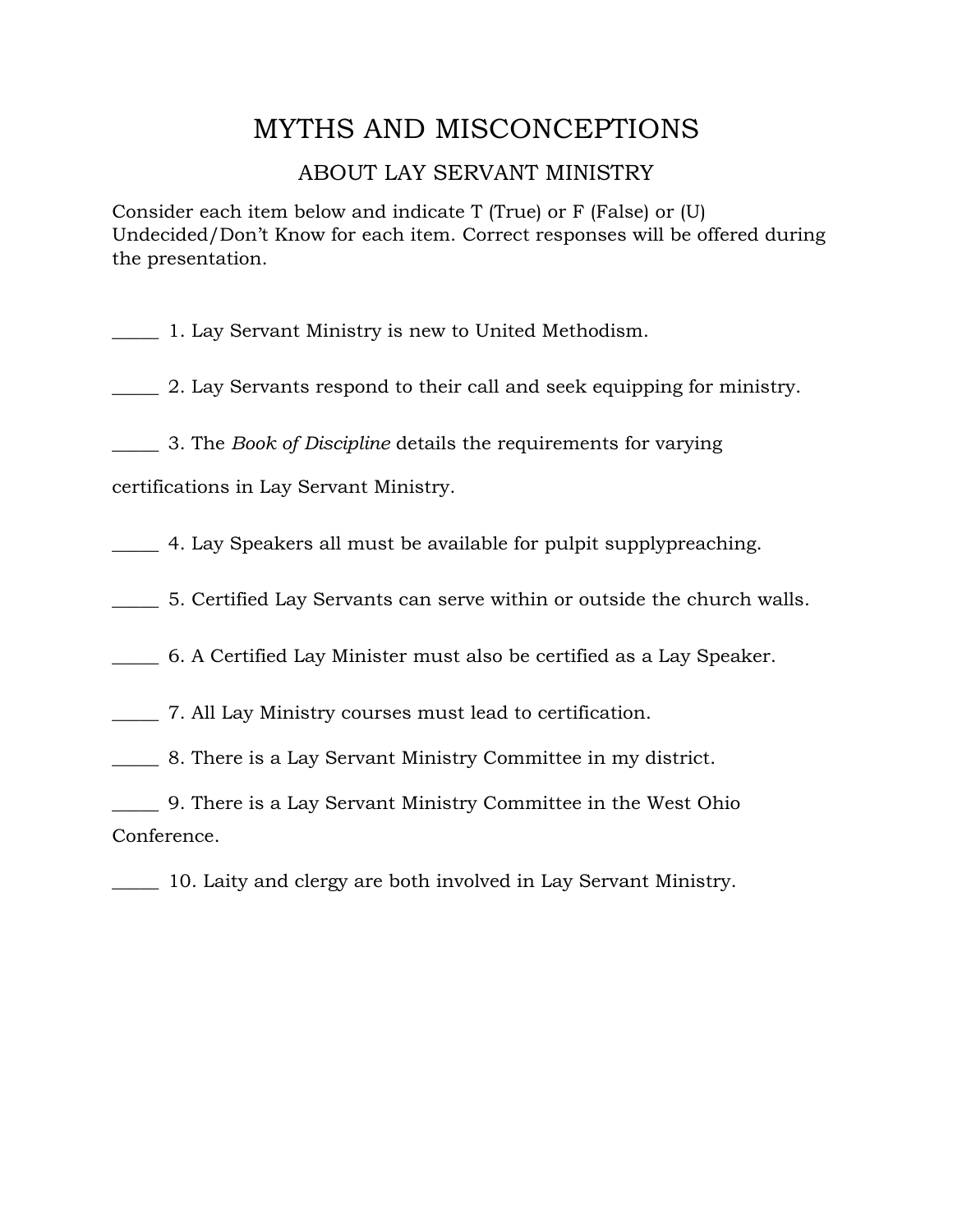### **APRIL 6-7, 2018 @ Johnstown UMC**

#### Introduction to LSM:BASIC Course

This course is foundational for all courses in Lay Servant Ministries. Participants are encouraged to discover and employ personal spiritual gifts as God intended and to consider the importance of exercising servant leadership, developing future leaders, remaining rooted in consistent spiritual practices, and being part of a group that holds members accountable in their discipleship.

| <b>Participant's Book</b> | Lay Servant Ministries Basic Course Participant's Book                 |                        |  |
|---------------------------|------------------------------------------------------------------------|------------------------|--|
|                           | Sandy/Brian Jackson<br>ISBN 13: 9780881776263                          | Cokesbury \$7.79       |  |
| Leader's Guide            | Lay Servant Ministries Basic Course Leader's Guide by Mary O. Benedict |                        |  |
|                           | Cokesbury \$7.79                                                       | ISBN 13: 9780881776270 |  |

**Leaders**: www.umcdiscipleship.org/ resources/introduction-to-lay-ministrythe- BASIC-course (power point presentation)

## Leading in Prayer

For many people, prayer remains a mystery, and praying in public is a test of faith left to the "professionals" of the church. This course on praying in public will help the participant grow in confidence and skill in prayer, both public and personal.

| <b>Participant Book</b> | Let the Whole Church Say Amen! by Laurence Hull Stookey |                        |  |
|-------------------------|---------------------------------------------------------|------------------------|--|
|                         | Cokesbury \$13.49 print OR \$15.49 ebook                |                        |  |
|                         | ISBN 10:0687090776                                      | ISBN 13:9780687090778  |  |
| <b>Leader's Guide</b>   | Leading in Prayer by Mary O. Benedict                   |                        |  |
|                         | Cokesbury \$5.79                                        | ISBN 13: 9780881774924 |  |